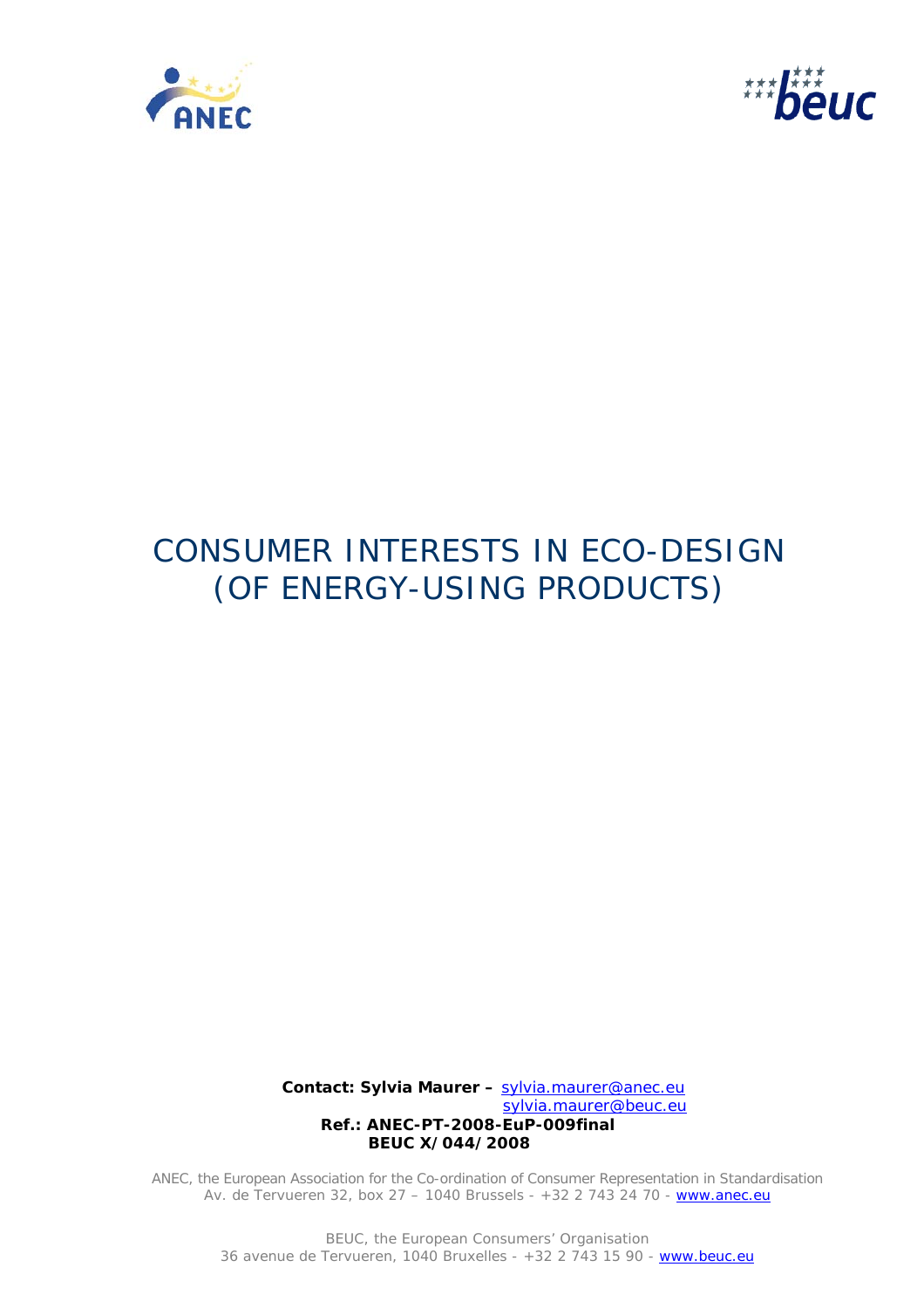



 $-\frac{1}{2}$ 

| Summary                                                                                                                                                                                                                                                                                                                                                                                                                                                                                                                                                                                                                                                                                                                                                                                                                                                                                  |  |
|------------------------------------------------------------------------------------------------------------------------------------------------------------------------------------------------------------------------------------------------------------------------------------------------------------------------------------------------------------------------------------------------------------------------------------------------------------------------------------------------------------------------------------------------------------------------------------------------------------------------------------------------------------------------------------------------------------------------------------------------------------------------------------------------------------------------------------------------------------------------------------------|--|
| This paper aims at describing and analysing the core<br>consumer<br>requirements related to eco-design, in particular in the context of the<br>implementation of the Eco-design of Energy-using Products Directive<br>(hereafter referred to as the EuP process), and shows how to improve<br>future product policy to ensure that these concerns are taken into account.                                                                                                                                                                                                                                                                                                                                                                                                                                                                                                                |  |
| - This paper highlights that the current EuP process remains incomplete due<br>- to its narrow product selection and its focus on energy-efficiency only. It<br>- should therefore be extended to more energy-using products as well as to<br>" non-energy-using products, and should take into account other aspects of<br>concern to consumers such as resource efficiency, the use of hazardous<br>chemicals and waste disposal. Moreover, the EuP Directive needs to be<br>better linked to existing instruments such as environmental labelling<br>schemes, the EU Energy Label, the Eco-Label, and to other European<br>legislation, such as the EU Directive on Energy Performance of Buildings.                                                                                                                                                                                  |  |
| - Furthermore, there is an urgent need for political commitment both at EU<br>- and Member State level to make the EuP process successful. This includes<br>the necessity for Member States to support the EuP process at national<br>*level with lateral measures such as training requirements for installers and<br>service personnel. Moreover, Member States should also<br>support<br>sustainable consumption with tax reductions, premiums for consumers who<br>buy environmentally friendly products, and subsidies. These measures<br>should be addressed first and foremost to front runner products and<br>products which are labelled with the Eco-label.<br>- Sustainable consumption and production are two sides of the same coin. In -<br>- order to stimulate demand for environmentally friendly products, consumers<br>- need better products and better information. |  |

 $\overline{\phantom{a}}$  $=$   $=$ 

ANEC, the European Association for the Co-ordination of Consumer Representation in Standardisation Av. de Tervueren 32, box 27 – 1040 Brussels - +32 2 743 24 70 - www.anec.eu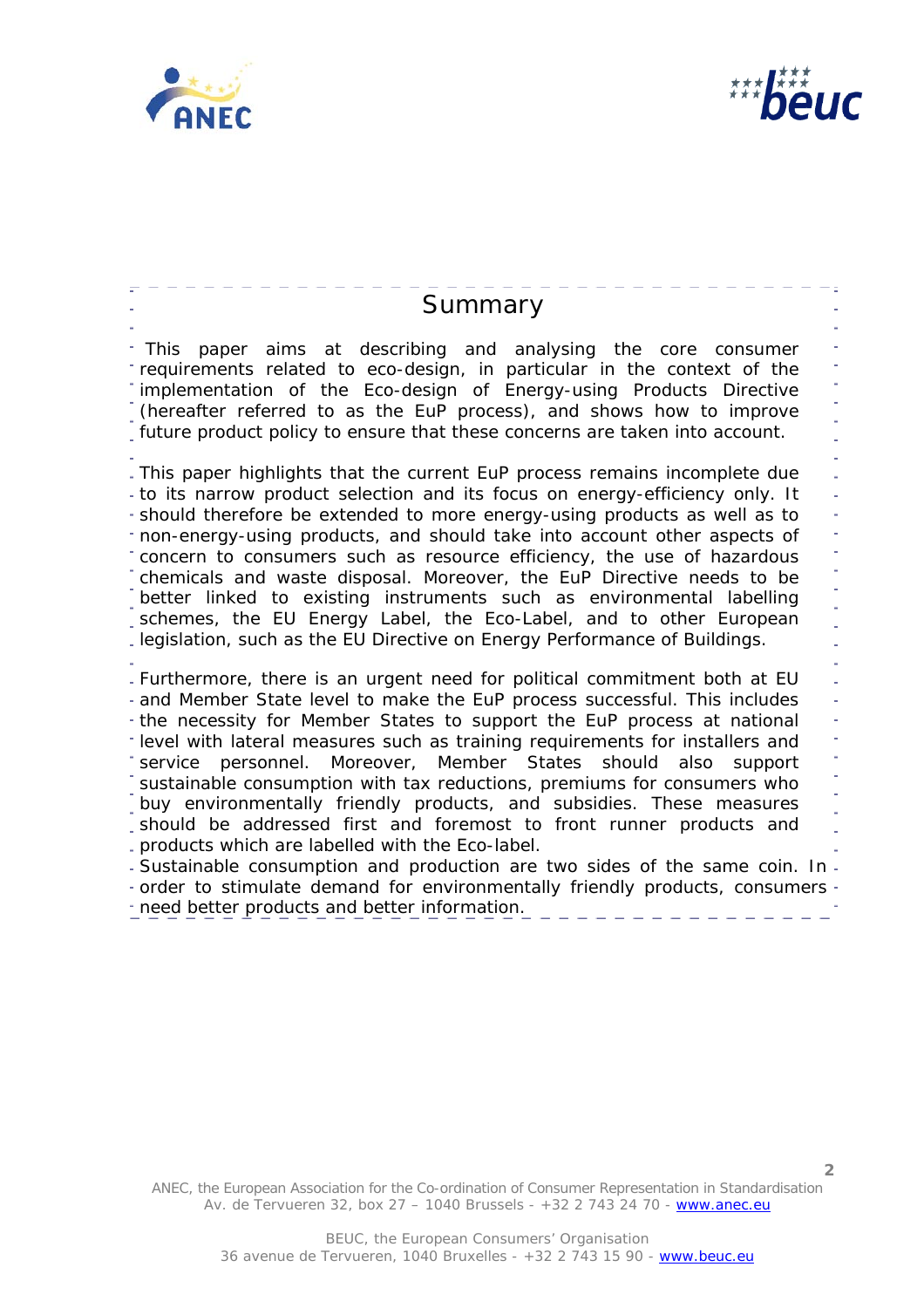



## **Introduction**

ł

In 2005 the European Union established a legislative framework for setting eco-design requirements for energy-using products, the so-called EuP Directive (2005/32/EC). The Directive introduces general principles for setting eco-design requirements with an implementation process setting binding minimum requirements for each selected product group. This process is currently under way.

An important part of this implementation process is played by the EuP Stakeholder Consultation Forum, in which the proposed eco-design requirements for products are discussed by Member States and the relevant stakeholders. With a view to this, a project consortium of Öko-Institut, ANEC, BEUC, International Research and Testing (ICRT) and Copenhagen Business School (CBS) is ensuring that the views of consumer organisations are well represented in the decision-making process leading to eco-design implementing measures<sup>[1](#page-2-0)</sup>.

Eco-design of energy-using products is one instrument to achieve more sustainable consumption but has to be seen in the wider context of EU policies, such as the forthcoming Sustainable Consumption and Production Action Plan, the Eco-Label and the Energy Label legislation.

Consumers will be increasingly affected by eco-design as important everyday products, such as heating, washing machines and domestic lighting, will be in the scope of future implementing measures. Eco-design could lead to environmental and economic gains for consumers as more energy-efficient products allow consumers to save money during the use phase, and avoid putting more pressure on the environment. A precondition however will be the establishment of ambitious requirements for a large number of products in a short period of time.

This paper aims at describing and analysing the core consumer interests in eco-design of products, particularly energy-using products, and shows how to improve future product policy reflecting these concerns. We first underline that the current EuP process remains incomplete due to its product selection and its focus on energy-efficiency. We therefore call for the EuP method to be extended to a wider number of products, including non-energy-using products, and to address other aspects of concern such as resource efficiency, use of hazardous chemicals and waste disposal.

<span id="page-2-0"></span><sup>&</sup>lt;sup>1</sup> Implementing Measures set legally binding eco-design requirements for products. These legal requirements can take the form of a Regulation or a Directive and will be applicable to all relevant products in the internal market. Eco-design requirements could, for example, limit the use of hazardous substances or the energy consumption of a certain product group.

ANEC, the European Association for the Co-ordination of Consumer Representation in Standardisation Av. de Tervueren 32, box 27 – 1040 Brussels - +32 2 743 24 70 - www.anec.eu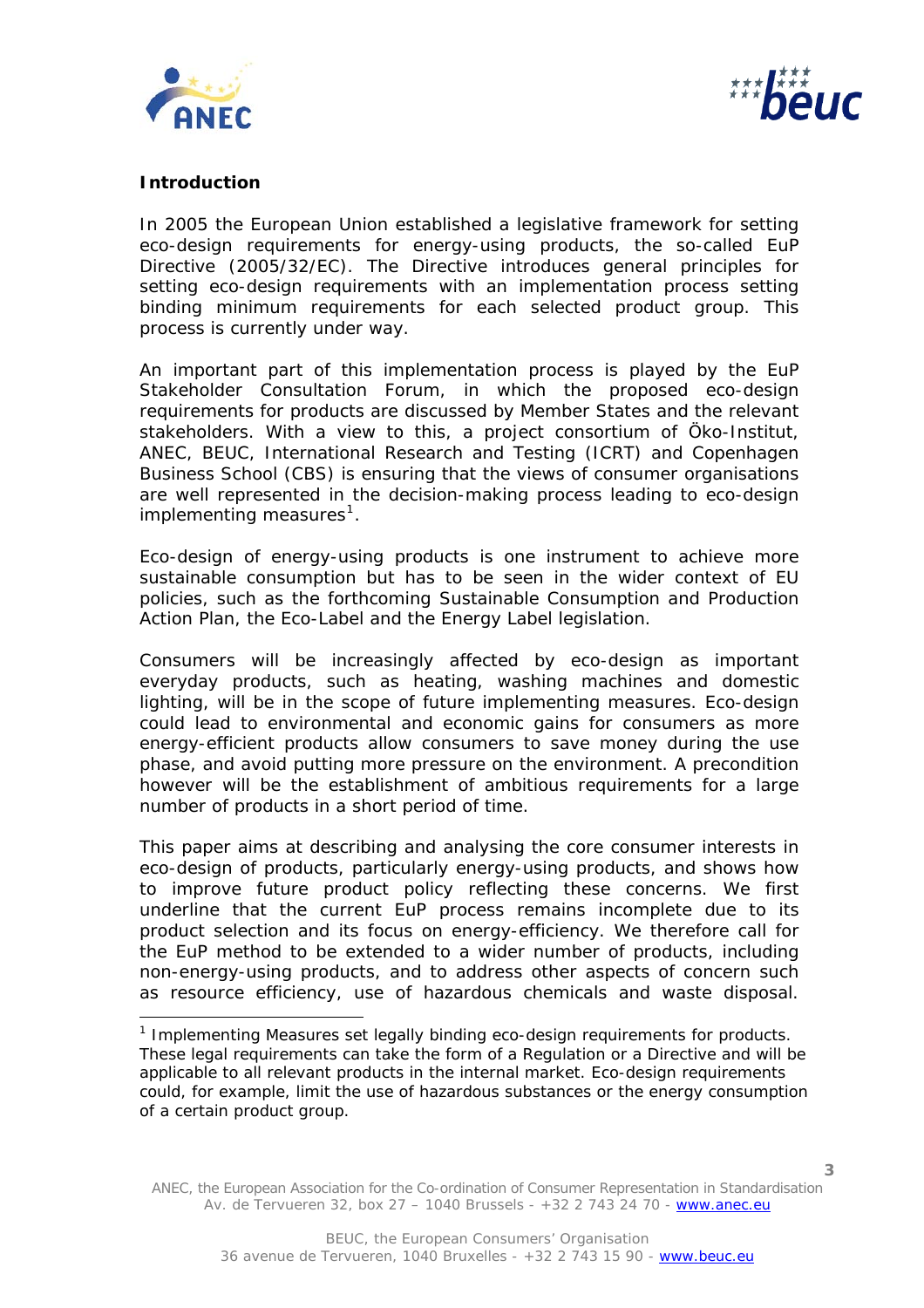



Secondly, we argue that the EuP Directive needs to be better linked to existing instruments such as environmental labelling schemes and EU legislation related to waste and hazardous substances. Furthermore, we insist on the need for a political commitment both at EU and Member State level to make the EuP process successful by agreeing on ambitious ecodesign measures and complementary measures at national level in order to support more sustainable consumption. Finally, we assert that sustainable consumption and production go hand in hand, and that consumers need more environmentally friendly products and better information.

## **1. Why is there a need for eco-design?**

Today there is an urgent need for concrete, ambitious actions towards more sustainable consumption and production to be taken at all levels of public policy. The main failure of sustainable consumption and production strategies in the past has been an unbalanced and often insufficient concentration on the production side. Another drawback is that sustainable development aspects are too often divorced from other policies<sup>[2](#page-3-0)</sup>.

Energy-using products account for a large proportion of the consumption of natural resources and energy. For example the use of boilers and water heaters currently accounts for almost a quarter of  $CO<sub>2</sub>$  emissions in the EU. This corresponds to the same magnitude as total road transport. According to the relevant Commission working document<sup>[3](#page-3-1)</sup>, ambitious eco-design measures for boilers and water heaters could achieve savings of up to 280 million tons of  $CO<sub>2</sub>$  emissions by 2025.

vulnerable consumers find it increasingly difficult to pay the rising energy bills $^5$ . We should also keep in mind that steadily rising energy prices are becoming a major concern for many European consumers<sup>[4](#page-3-2)</sup>. Especially more

environmentally friendly and sustainable products. The recently published On the other hand, there is a growing demand from the consumer side for

<span id="page-3-0"></span><sup>&</sup>lt;sup>2</sup> See also ANEC/BEUC joint position "Consumer expectations on the action plans on sustainable consumption and production and on sustainable industrial policy, ANEC-ENV-2007-G-028final, BEUC/X/050/2007, 20 September 2007.

<span id="page-3-1"></span><sup>&</sup>lt;sup>3</sup> COM: Introduction to proposals for eco-design requirements for Lot 1 (Boilers) and Lot 2 (Water Heaters), Working document provided to the Stakeholder Consultation Forum members in February 2008.

<span id="page-3-2"></span><sup>4</sup> In Germany for example electricity prices for households increased 50% since the year 2000. See<http://www.verbraucherzentrale.de/stromwechsel/hintergrund.php#4>.

 $5$  According to Energywatch 4 million households in the UK were living in "fuel poverty" in 2007. See press release "high fuel prices wreck fuel poverty targets", [http://www.energywatch.org.uk/media/news/show\\_release.asp?article\\_id=1073&display\\_ty](http://www.energywatch.org.uk/media/news/show_release.asp?article_id=1073&display_type=search) [pe=search,](http://www.energywatch.org.uk/media/news/show_release.asp?article_id=1073&display_type=search) 6 December 2008.

ANEC, the European Association for the Co-ordination of Consumer Representation in Standardisation Av. de Tervueren 32, box 27 – 1040 Brussels - +32 2 743 24 70 - www.anec.eu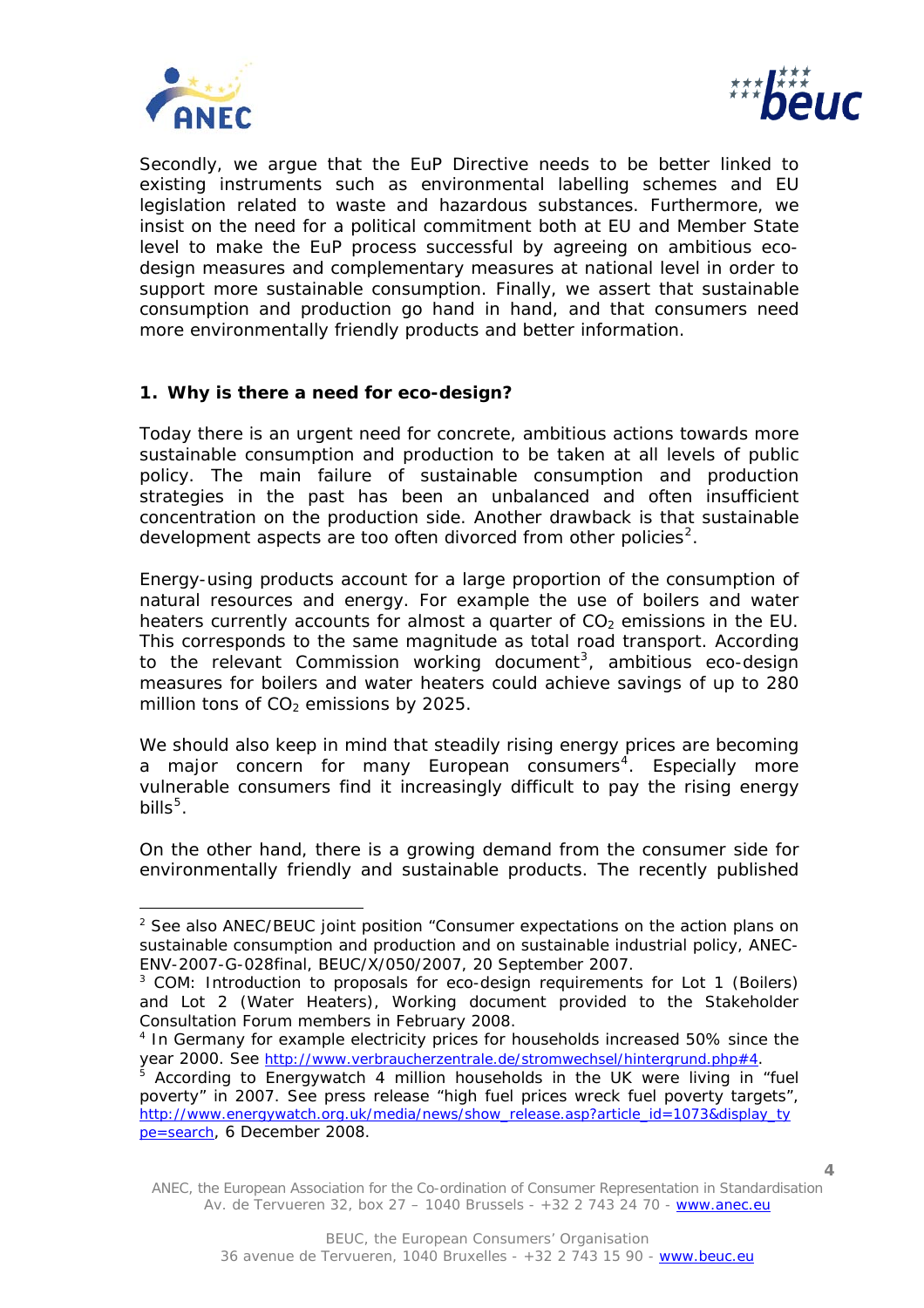

j.



special Eurobarometer survey on attitudes towards the environment<sup>[6](#page-4-0)</sup> clearly shows that sustainable consumption and production are now a core concern for most consumers. More and more consumers are willing to buy environmentally friendly products, even if they have to pay a bit more.

Finally, it is estimated that over 80% of all product-related environmental impacts such as consumption of natural resources, use of hazardous chemicals, energy use and waste generation are determined by the design of products<sup>[7](#page-4-1)</sup>. An integration of environmental aspects into the design phase as early as possible is therefore crucial to reduce the negative environmental impact of consumer products.

For all the reasons mentioned above, the EU eco-design process is an important policy tool that allows looking for improvement options for the environmental performance of energy-using products by taking into account the least life cycle costs  $(LLCC)^8$  $(LLCC)^8$ . Unfortunately, the European Union is rather late with the development of such eco-design requirements compared with major trading partners: for instance the Top Runner Programme in Japan which was introduced in 1[9](#page-4-3)98<sup>9</sup>. We therefore count on the eco-design process to deliver ambitious requirements within a short period of time in order to ensure that less sustainable products from other parts of the world are not placed on to the European market.

# **2. Core consumer requirements in eco-design**

Consumers want better and more environmentally-friendly products. Very often products can be designed in a way that entails a minimum negative impact on health and the environment with no, or little, additional cost. The following paragraph outlines the main consumer requirements in ecodesign, such as the continuous improvement of products through costeffective measures and phasing out unsustainable products.

[http://ec.europa.eu/public\\_opinion/archives/ebs/ebs\\_295\\_en.pdf](http://ec.europa.eu/public_opinion/archives/ebs/ebs_295_en.pdf).

<span id="page-4-1"></span> $\frac{7}{7}$  See explanatory memorandum to the EuP Directive, EUR-LEX:

<http://eur-lex.europa.eu/LexUriServ/LexUriServ.do?uri=CELEX:52003PC0453:EN:NOT>.

<span id="page-4-0"></span><sup>&</sup>lt;sup>6</sup> EU Commission (ed.): Special Eurobarometer 295, Attitudes of European citizens towards the Environment, March 2008,

<span id="page-4-2"></span><sup>&</sup>lt;sup>8</sup> Life Cycle costs are the sum of the purchase price and of the operating expenses discounted over the life-time of a product.

<span id="page-4-3"></span><sup>&</sup>lt;sup>9</sup> The Japanese Top Runner Programme does not set Minimum Efficiency Requirements (MEPIs). Instead, the best performing product on the market represents the target value which all products have to achieve within a specified timeframe.

ANEC, the European Association for the Co-ordination of Consumer Representation in Standardisation Av. de Tervueren 32, box 27 – 1040 Brussels - +32 2 743 24 70 - www.anec.eu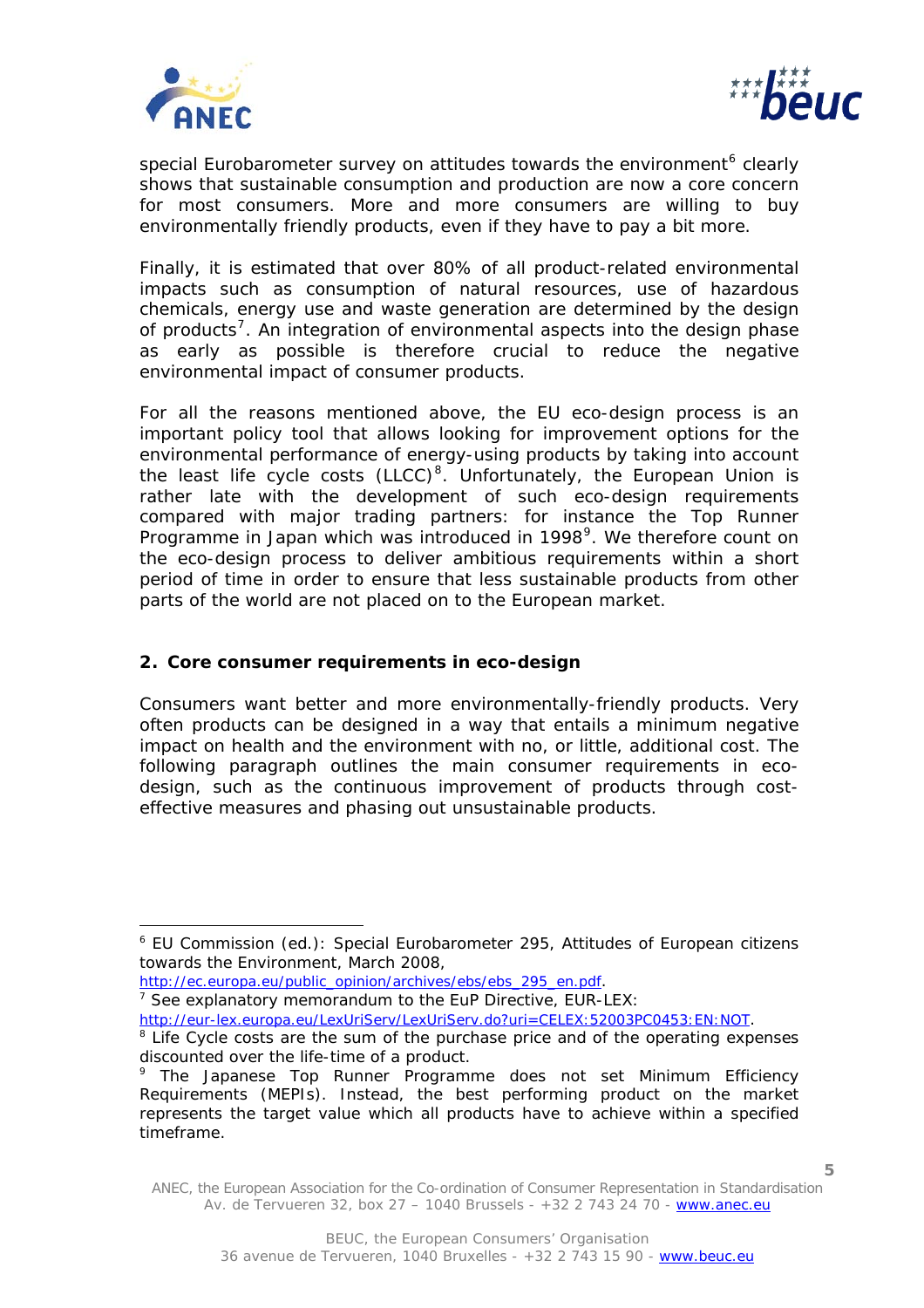

j.



# **2.1 Eco-design is more than just energy-efficiency**

The Eco-design Directive allows for addressing the environmental impacts from resources to waste disposal. However, the implementation process has barely taken these aspects into account. Eco-design requirements are currently merely focused on energy-saving measures. In our view, ecodesign should not only include minimum requirements for energy-efficiency, but should also successfully address other parameters such as the use of natural resources and materials, the use of hazardous chemical substances, and waste management. Without establishing a real life-cycle approach, it is likely that the burden will shift from one medium to another without solving the underlying problem. Moreover, a comprehensive assessment of all relevant factors is crucial in order to ensure that the most cost-effective measures are taken.

## **2.2 Unsustainable products need to be removed from the market**

Every year, thousands of new products of poor environmental quality are placed on the European market. These products could have a more sustainable design at little or no additional  $cost^{10}$  $cost^{10}$  $cost^{10}$ . There is urgent need for consumers to be offered more sustainable products. This could be achieved by *inter alia* three different instruments addressed to manufacturers, consumers and retailers.

First, eco-design requirements which apply to producers should be stringent enough to eliminate a significant proportion of products with e.g. low energy-efficiency from the market (e.g. the worst performing 20% of the products)<sup>[11](#page-5-1)</sup>. Second, consumers have to be informed about the best performing products, e.g. by labelling them with the Eco-label. Third, an additional important driver to avoid placing unsustainable products on the market is choice editing, a process by which unsustainable products are removed from the retail stream. Retailers should steer consumer demand by "editing out" unsustainable products from the shelves and replacing them with equally good or better products which have a lesser environmental impact $12$ .

It is sometimes true that phasing out certain appliances could lead to higher purchase prices for consumers. Although consumers will in the long term benefit from lower running costs, certain, more vulnerable consumer groups

<span id="page-5-0"></span><sup>&</sup>lt;sup>10</sup> See explanatory memorandum to the EuP Directive, EUR-LEX [http://eur](http://eur-lex.europa.eu/LexUriServ/LexUriServ.do?uri=CELEX:52003PC0453:EN:NOT)[lex.europa.eu/LexUriServ/LexUriServ.do?uri=CELEX:52003PC0453:EN:NOT.](http://eur-lex.europa.eu/LexUriServ/LexUriServ.do?uri=CELEX:52003PC0453:EN:NOT)<br><sup>11</sup> See also ANEC/BEUC comments on the Green Paper on Energy efficiency "Doing

<span id="page-5-1"></span>more with less", ANEC-ENV-2006-G-018rev, BEUC/X/021/2006, 7 April 2006.

<span id="page-5-2"></span> $12$  National Consumer Council (2006): "I will if you will. Towards sustainable consumption" [http://www.ncc.org.uk/nccpdf/poldocs/NCC126lt\\_i\\_will\\_summary.pdf](http://www.ncc.org.uk/nccpdf/poldocs/NCC126lt_i_will_summary.pdf)

ANEC, the European Association for the Co-ordination of Consumer Representation in Standardisation Av. de Tervueren 32, box 27 – 1040 Brussels - +32 2 743 24 70 - www.anec.eu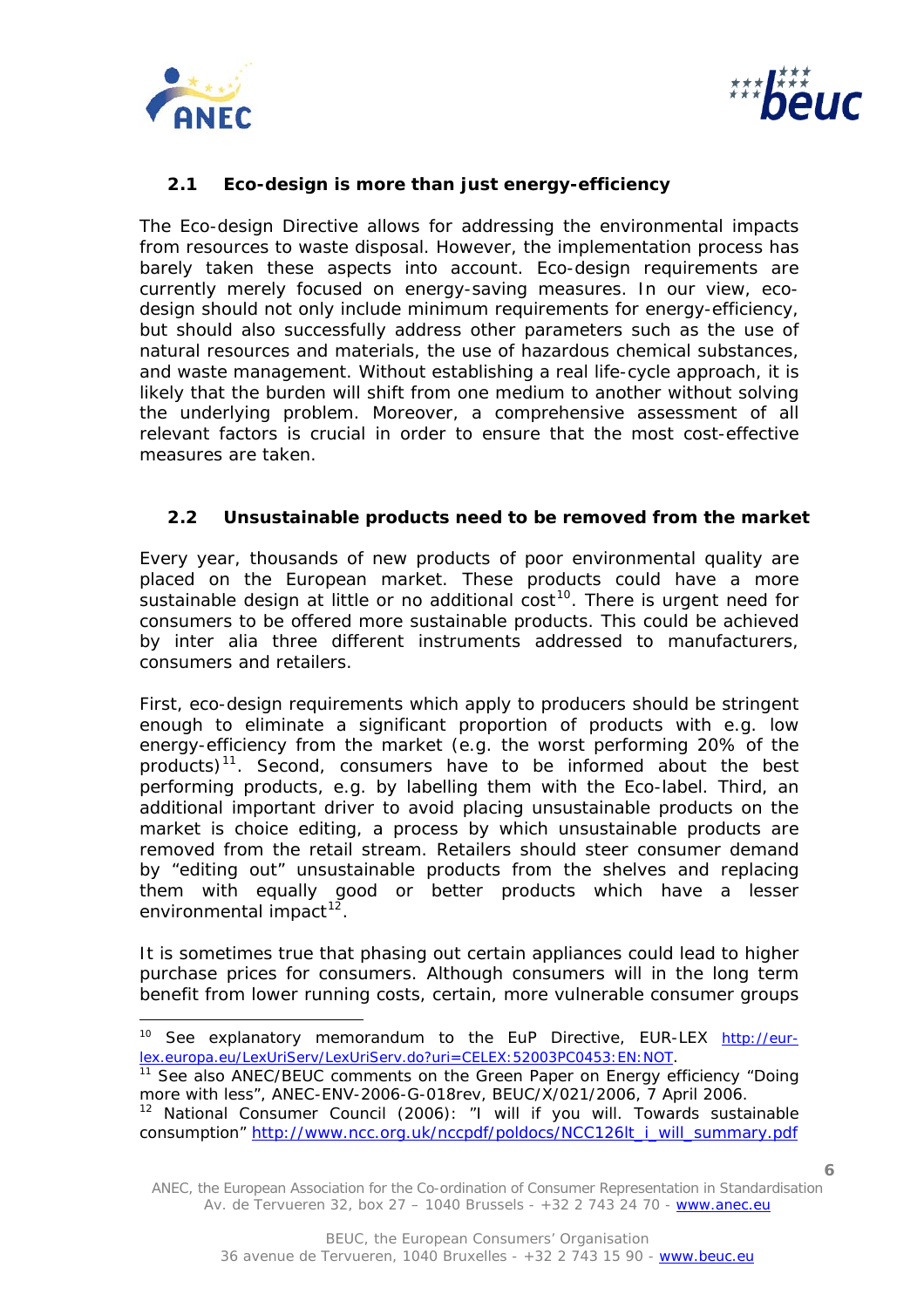



may not be able to make the initial high investment. Lateral measures from Member States are therefore necessary to support consumers making environmentally sustainable choices (see point 2.5 below).

On the other hand, we should avoid a situation where ecodesign measures could have a negative impact on the possibility to replace important supportive equipment. For example, phasing out incandescent light bulbs would have a negative impact on systems which use this kind of lighting equipment for alerting devices, e.g. to announce the doorbell, baby alarms or smoke alarms. Many of these devices currently use incandescent light bulbs which cannot be easily replaced by other lighting equipment. Therefore we need exemptions for the use of incandescent light bulbs for certain applications unless affordable alternatives, e.g. LEDs, are available

Finally, phasing out inefficient appliances has to be done within a clearly specified timeframe and needs to be closely monitored by Member States. Transparency of the process for consumers needs to be ensured, and consumers should be well informed about the aims and consequences of the measure.

# **2.3 Need for better products**

When drafting eco-design measures, it should be ensured that the overall quality and functional performance of products will not be significantly negatively affected, and that the health and safety of consumers (and the environment) are always taken as the paramount consideration.

Eco-design should ensure the supply of better and continuously improving products. Consumers have, for instance, reported that they are disappointed by the longer washing cycles and poorer rinsing qualities of 'eco-friendly' washing machines, and the poorer storing capacities of cooling appliances<sup>[13](#page-6-0)</sup>. Thus, it is crucial that any eco-design measure ensures that product quality will not be significantly adversely affected. Products which are energy-efficient but do not meet other consumer requirements, such as good cleaning properties, would inevitably leave consumers dissatisfied and may discourage them from buying other environmentally friendly products.

In addition, there is a market trend towards larger appliances. Considering that the number of small, or single person households is rising, such a trend could end up cancelling out the gains made through e.g. the EU Energy Label scheme. Appliances which due to their size do not fit the needs of the household not only increase costs for consumers, but also result in excess waste and energy use. Eco-design measures should thus consider the

<span id="page-6-0"></span> $13$  Nordic Council of Ministers (ed.): Impact of energy labelling on household appliances, Copenhagen, 2007.

ANEC, the European Association for the Co-ordination of Consumer Representation in Standardisation Av. de Tervueren 32, box 27 – 1040 Brussels - +32 2 743 24 70 - www.anec.eu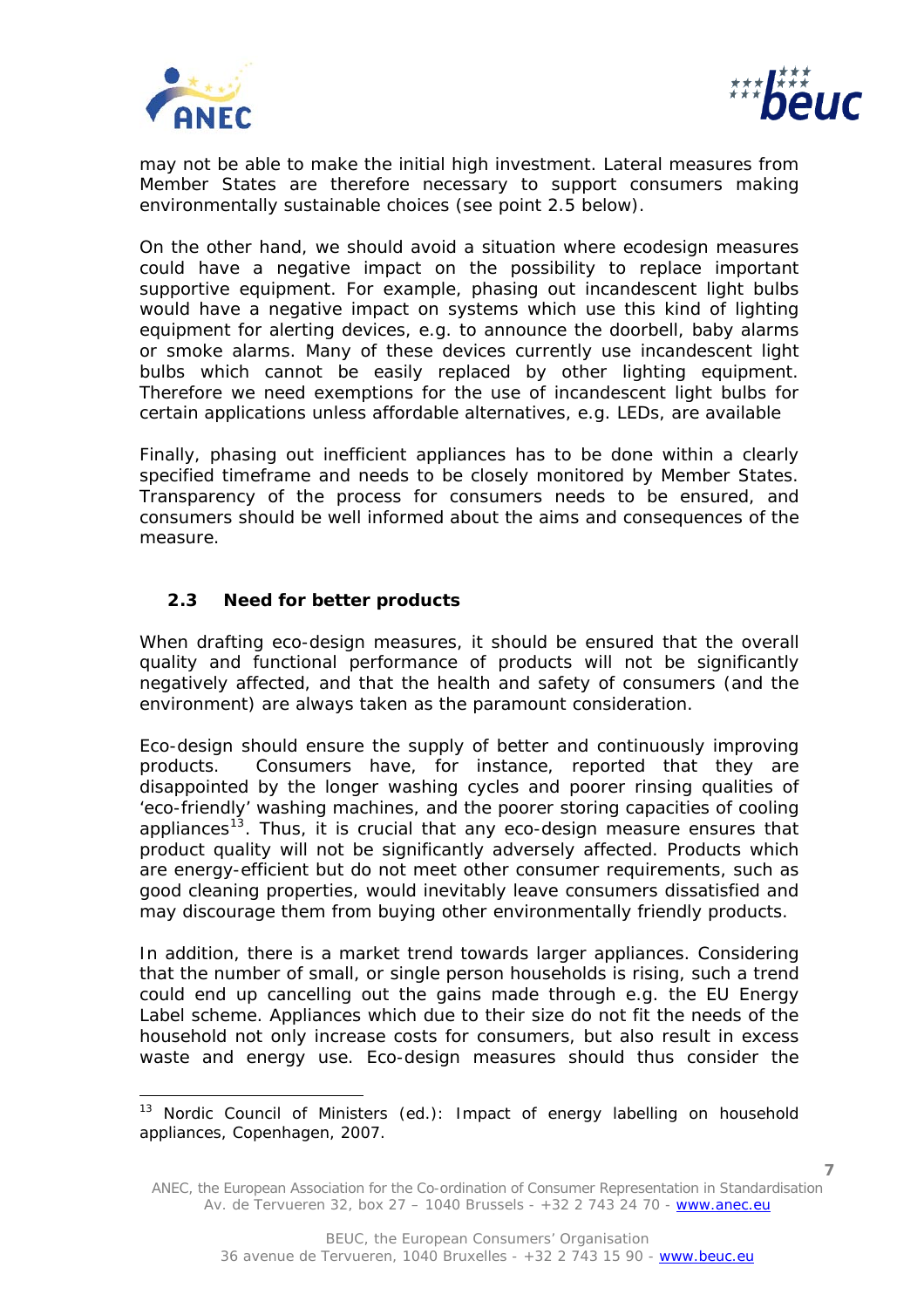

ł



possibility and merits of 'tailor-made' appliances which would reflect the needs of European societies without burdening the environment.

Furthermore, eco-design requirements should take into account possible negative health and safety effects for consumers. For example, when deciding on eco-design requirements for boilers and water heaters, it must be ensured that ambitious limit values for both carbon monoxide (CO) and nitrogen oxides (NO<sub>x</sub>)-emissions are set at the same time. Setting a NO<sub>x</sub> limit without a CO limit is indeed potentially dangerous as one can reduce the emissions of  $NO<sub>x</sub>$  at the expense of increasing CO tremendously.

The need for better products also includes the necessity for all products to be easily accessible and safe for all consumers, following the "Design for All" principle. As EuP explicitly sets requirements for the design phase of products, we would like to underline that products should be accessible for all consumers, regardless of the age or (dis)abilities of the person. As an example, the off-switch of an appliance should be located on the appliance as well as on the remote control so that it is easy to access for all consumers, including those with e.g. dexterity or mobility problems. The CEN/CENELEC Guide  $6^{14}$  $6^{14}$  $6^{14}$  gives guidance on how to address the needs of older persons and persons with disabilities in the process of standardisation. This document ought to be taken into account when setting eco-design requirements for products.

# **2.4 Supply of products has to be ensured**

All possible eco-design measures in the different EuP product groups should look at the possible negative effects of the measures on the availability of products on the market. For instance, the EuP working document on domestic lighting[15](#page-7-1) mentions that the most ambitious eco-design requirements, in combination with a quick implementation process, could lead to a shortage of energy-efficient light bulbs for consumers in the internal market. Although we support the Commission in setting eco-design requirements for domestic lighting, a shortage of energy saving lamps (and possible price rises) has to be avoided.

Following from the above, even though phasing-out of inefficient products is very important for consumers, it should always be ensured that phasing-out will not have as an unintended consequence a lack of availability of the more environmentally friendly products. We are convinced that the supply of new products will respond to the level of consumer demand.

<span id="page-7-0"></span><sup>&</sup>lt;sup>14</sup> CEN/CENELEC Guide 6: 2002 "Guidelines for standards developers to address the needs of older persons and persons with disabilities".

<span id="page-7-1"></span><sup>&</sup>lt;sup>15</sup> Working document on possible eco-design requirements for general lighting equipment ("Domestic lighting part 1, including incandescent light bulbs"), provided to the Stakeholder Consultation Forum members on 3 March 2008.

ANEC, the European Association for the Co-ordination of Consumer Representation in Standardisation Av. de Tervueren 32, box 27 – 1040 Brussels - +32 2 743 24 70 - www.anec.eu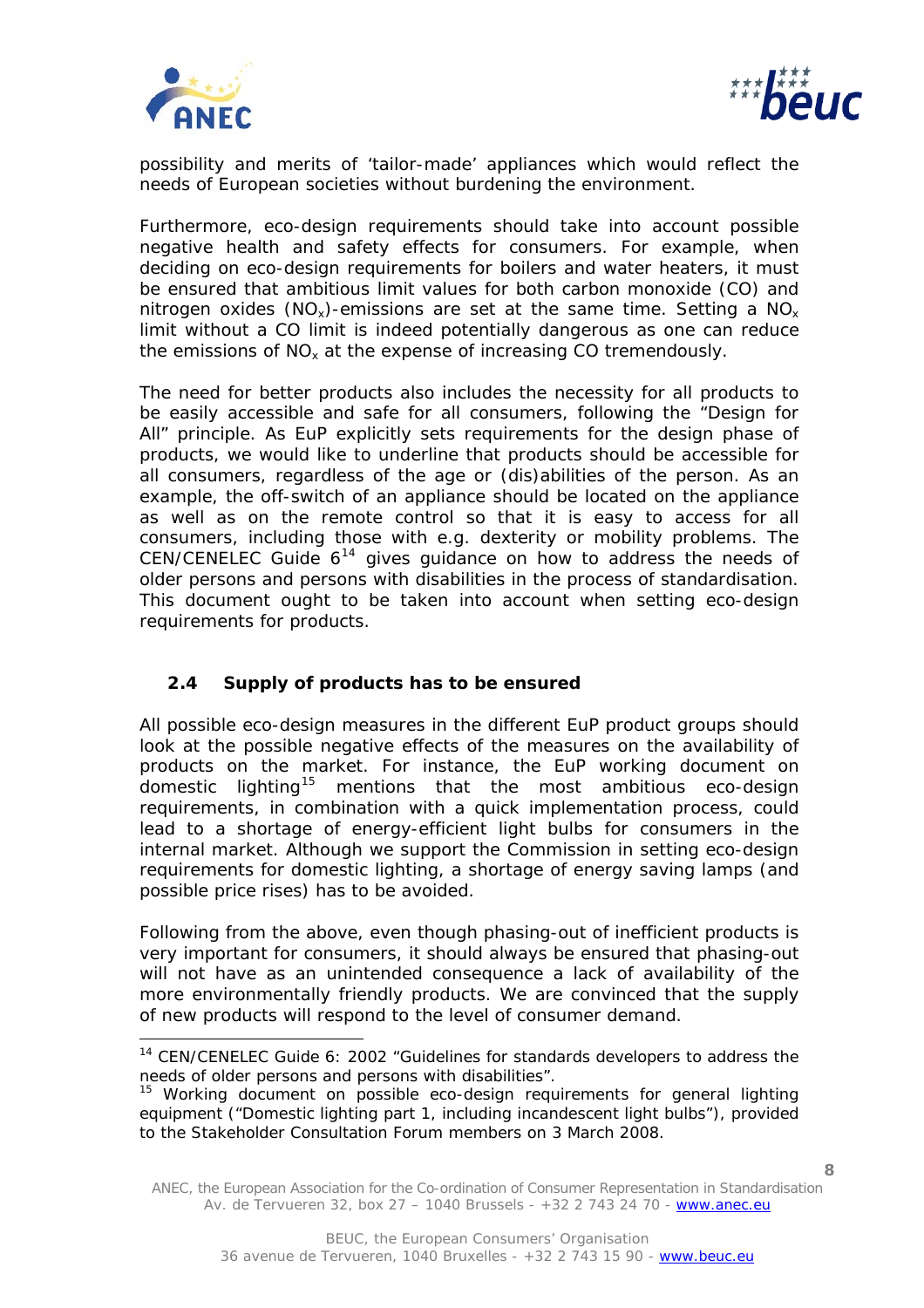



## **2.5 Sustainability should be made easy for consumers**

Empowering consumers to behave in a more sustainable manner when purchasing, using and disposing of products is crucial for the success of the eco-design process. Finding easy solutions for consumers to contribute to more sustainable behaviour is therefore an important point when deciding on eco-design requirements.

## *Take-back schemes*

l

Retailers should introduce take-back schemes for the products they sell to consumers. This is particularly important for products like for example energy-efficient light bulbs containing mercury which will be sold at increasing numbers to consumers due to the phasing-out of incandescent light bulbs. Consumers are not always aware of mercury pollution and may dispose of broken lamps in household waste. Introducing a take-back system for mercury containing lamps, free of charge, at the point of sale is therefore vital. Such a system could work in the same manner as the takeback system for empty batteries. A deposit system should be implemented (e.g. as has been done with bottles and cans in some European countries).

## *Easy-to-use power saving functions*

Minimising energy losses is one of the main aims of the EuP process. Unfortunately, many electronic devices, such as set-top boxes<sup>[16](#page-8-0)</sup>, do not have a hard-off switch. Consumers have to unplug these devices after use in order to save energy. However, consumers are unaware of the possible energy losses in standby mode and do often not unplug the device. It is therefore important to require manufacturers to integrate a hard-off switch in all relevant appliances. This represents an easy technical solution to avoid unwanted energy losses.

In addition, interlinked appliances such as set-top boxes, do not automatically switch into off-mode when the "primary" device, e.g. a TV, is switched off. We therefore consider that, wherever technically feasible and safe, a technical solution should be found for such interlinked appliances, allowing for an automatic power down of the "secondary device" (e.g. the set-top box) in order to avoid unintended energy losses.

<span id="page-8-0"></span> $16$  A set top box is a device connected to a TV and an external source of signal in order to convert analogue signals into digital signals.

ANEC, the European Association for the Co-ordination of Consumer Representation in Standardisation Av. de Tervueren 32, box 27 – 1040 Brussels - +32 2 743 24 70 - www.anec.eu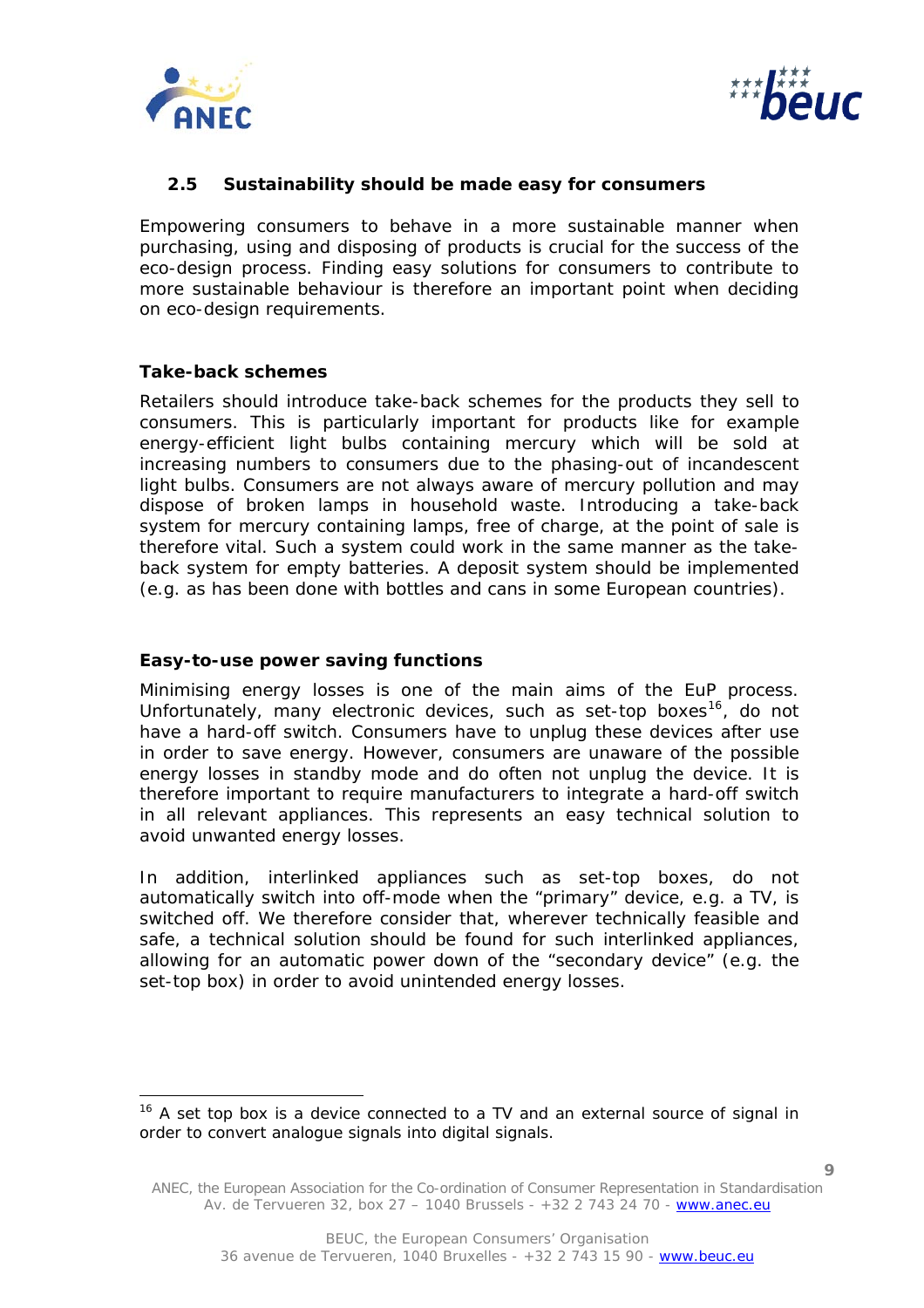



**10**

## *Availability of standardised, external power supplies*

As interfaces of power chargers are not standardised, most portable electronic devices such as mobile phones, cameras and notebooks need their own external power supply (battery/charger). Unfortunately, external power supplies are exclusively sold together with electronic devices in product packages. It is therefore hardly possible for consumers to choose a more efficient external power supply from a different manufacturer, or to use the same external power supply for a variety of products. Technical solutions are urgently needed in order to allow consumers to use one external power supply for several devices. This would not only be more convenient for consumers and allow them to save money, but it would also greatly reduce the amount of electronic waste and the related environmental impact.

#### *Member States to provide financial support to consumers*

Setting eco-design requirements may sometimes increase the purchase prices of certain appliances, while decreasing related running costs. Although higher initial investments are rewarded by lower costs over the lifetime of a product, consumers often hesitate to buy more expensive, albeit environmentally friendly, products. Member States should therefore accompany eco-design measures with national financial instruments such as VAT reductions for the most environmentally friendly products. This would represent an important incentive for consumers to purchase such products, thereby stimulating the demand for the development of more sustainable products. This VAT reduction should be linked to Eco-labelled products. Member States could also introduce/use rebate schemes (premiums or tax reductions) for energy efficient appliances. For example, in Belgium, consumers are entitled to a premium when buying an energy-efficient refrigerator labelled as  $A++$ . All these measures should always be applied to the most sustainable products, such as products in the top energy class of the energy label. After a certain period of time, financial instruments will not be needed as competition will undoubtedly lead to a decrease in prices.

We also recommend that all EU Member States develop national strategies accompanying the EuP process in order to stimulate the demand side for energy-efficient products. Eco-design requirements for products with very high investment costs such as boilers and water heaters may entail the risk to exclude low income groups from purchasing these products. Deciding upon such eco-design measures without providing financial support to more disadvantaged consumers would be undesirable.

Finally, financial instruments should also be considered to help the best available technologies enter the market. We would therefore welcome an EU strategy to support top runner products and to help them reach a critical market share.

ANEC, the European Association for the Co-ordination of Consumer Representation in Standardisation Av. de Tervueren 32, box 27 – 1040 Brussels - +32 2 743 24 70 - www.anec.eu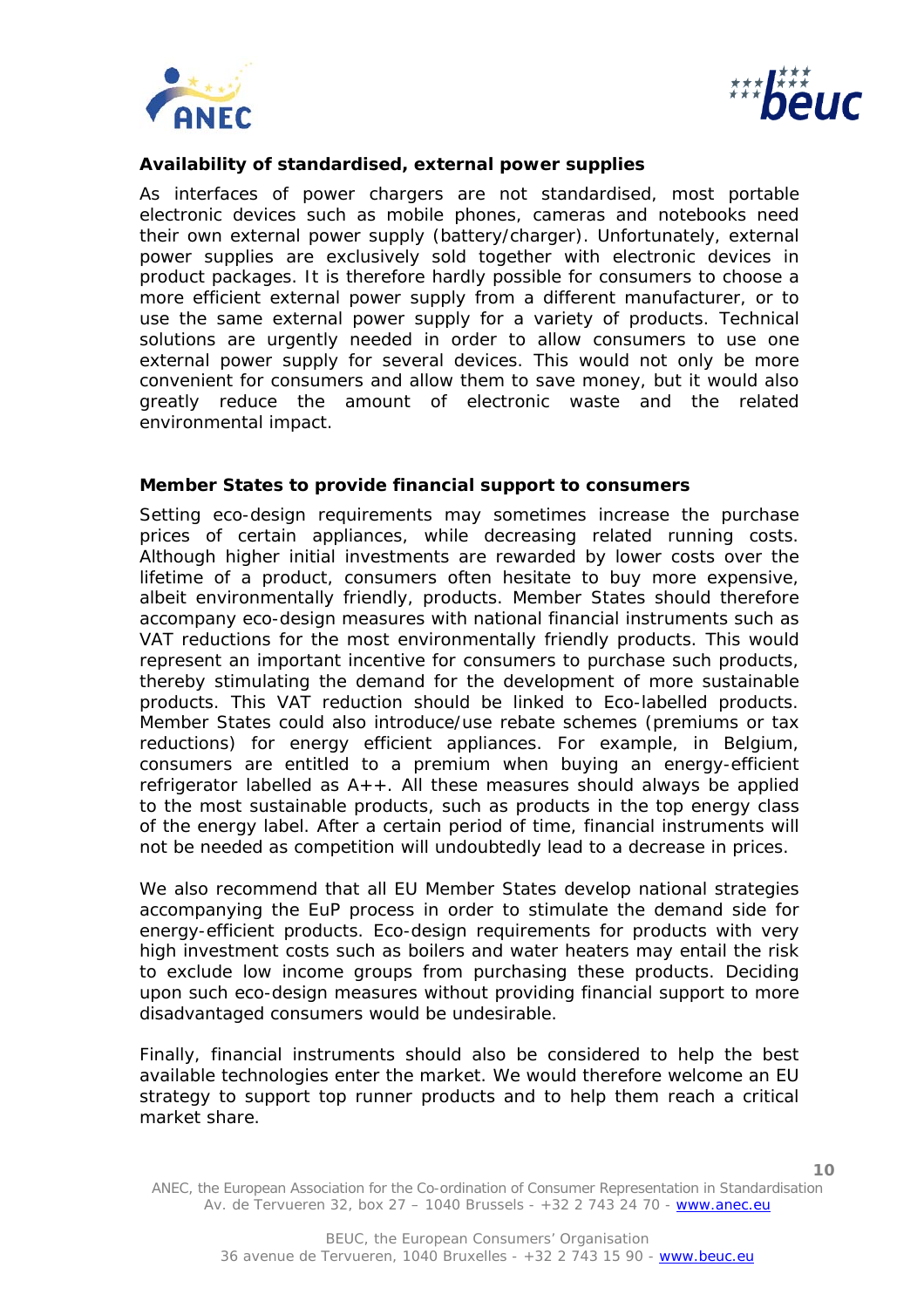



# **2.6 All stakeholders must play their role**

Consumer research has shown that consumers hesitate to act when they have the feeling that their actions do not matter<sup>[17](#page-10-0)</sup>. For the success of the eco-design process it is not only crucial to empower consumers to contribute to sustainability, but also that the actions of other stakeholders are visible and supportive of consumers.

First, ambitious eco-design requirements have to ensure that unsustainable products are phased out and products on the market will be progressively improved. Second, retailers have to contribute to greening shops. The supply and advertisement of environmentally friendly products will be decisive in strengthening the demand for, and sale of, these products. Finally, there is an important role to play for the public sector in terms of green public procurement. The public sector acts not only as a role model, but can also help stimulate consumer demand for environmentally friendly products.

## **2.7 Effective consumer product information**

Consumer information has a role to play in the functioning of markets and in helping triggering a change in consumers' behaviour. As the market is unlikely to deliver good product information by itself, the Eco-design Directive explicitly sets requirements for consumer information in order to maximise the environmental benefits from improved design. Article 14 of the Directive requires manufacturers to ensure that consumers are provided with the information on the role they can play in the sustainable use of the product. Moreover, manufacturers can be obliged to provide, where relevant, information on the ecological profile, if foreseen in the implementing measure, so that consumers can compare the characteristics of different products.

It is crucial that consumer information is given clear and comprehensive for all consumers. In practice this means that the labels and warnings should be clear and of large font, conspicuously displayed on products, or that certain colours which cannot be seen by e.g. colour blind persons should be avoided or combined with other symbols (e.g. A-G letters of the energy label).

Although better consumer information is important, information can never be the main tool to achieve sustainable consumption in practice.

<span id="page-10-0"></span><sup>&</sup>lt;sup>17</sup> AccountAbility, Consumers International (ed.): What Assures Consumer on Climate change? Switching on Citizen Power, 2007. National consumer council (2006): I will if you will. Towards sustainable consumption. [http://www.ncc.org.uk/nccpdf/poldocs/NCC126lt\\_i\\_will\\_summary.pdf](http://www.ncc.org.uk/nccpdf/poldocs/NCC126lt_i_will_summary.pdf).

ANEC, the European Association for the Co-ordination of Consumer Representation in Standardisation Av. de Tervueren 32, box 27 – 1040 Brussels - +32 2 743 24 70 - www.anec.eu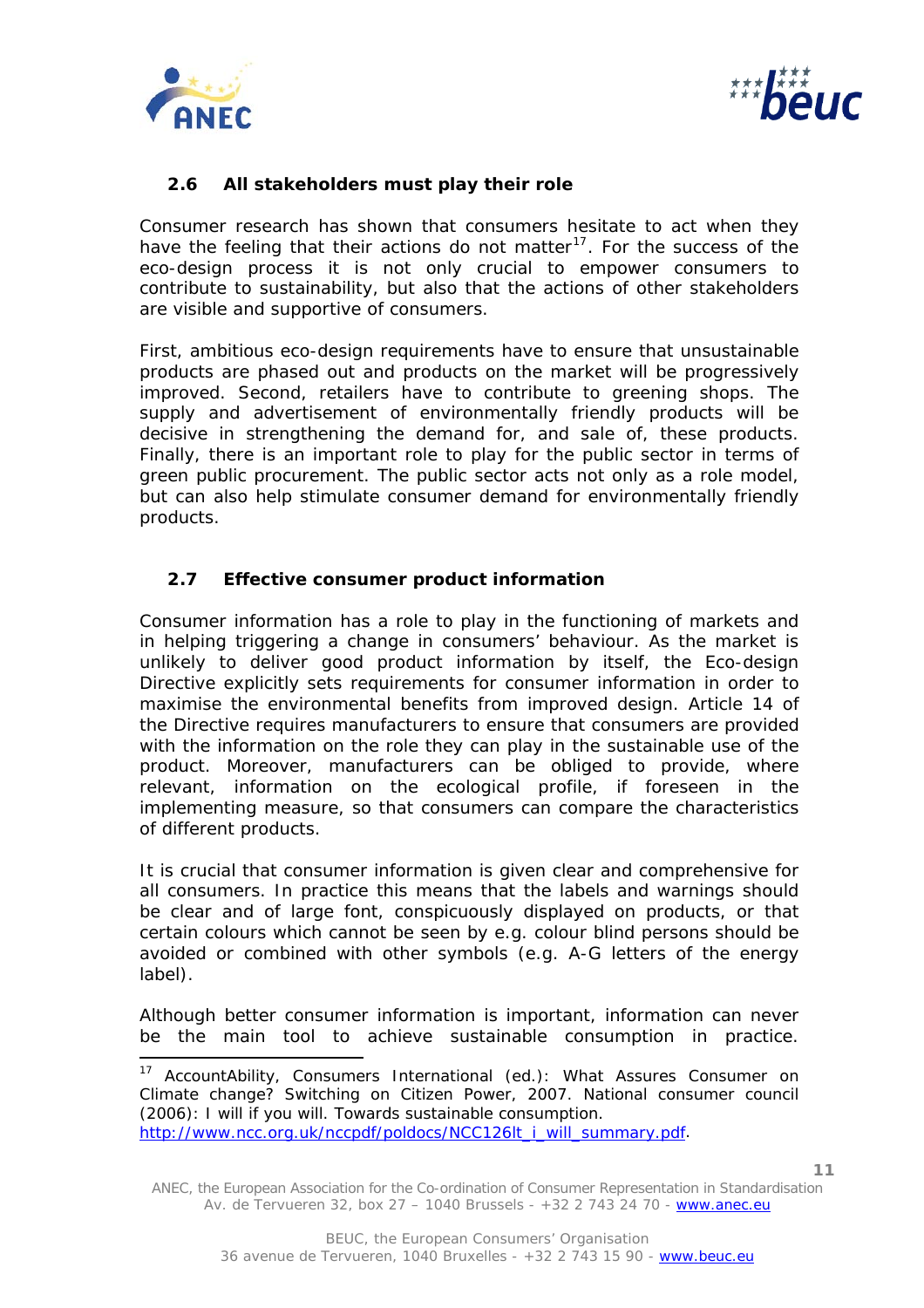

ł



**12**

Nonetheless, improvement of consumer information is necessary in three areas. First, we see improvement potential with regard to EuP measures concerning information requirements. Second, there is a need for the revision of the EU Energy Labelling Scheme<sup>[18](#page-11-0)</sup> as this label will be applied to many new product groups in the future. Third, we see an urgent need to better link the EU Eco-Label with the EuP process so that consumers have an additional incentive to shift their demand towards the best available products.

Finally, EuP information, Energy Labelling and the Eco-Label need to be integrated into an overall legislative framework for environmental consumer information. In order to ensure more coherence between these instruments, the criteria for EuP, the Eco-Label and Energy Labelling ought to be developed simultaneously. To do this, the background studies would also need to be designed and planned accordingly (see more detailed information below).

## *Better consumer information through eco-design requirements*

Within the EuP process there is an urgent need to inform consumers about certain characteristics of products, especially when the use phase of the product is particularly relevant. For example, it is rarely known that battery chargers of mobile phones use energy when plugged to a socket but not connected to the phones. Therefore external power supplies should be labelled with information on no-load power consumption, e.g. a warning "'If not in use, unplug device from the electricity grid to save energy".

Moreover, consumers should receive additional information on waste disposal. The symbol of a crossed-out wheeled bin, which is applied to electrical and electronic equipment, according to the EU WEEE Directive (2002/96/EC), does not ensure that consumers are aware of how to deal with old appliances. Although consumers are aware that labelled devices should not be placed in the waste bins, they do not know where to dispose of products as an alternative. The EuP process could therefore be an opportunity to better inform consumers about their responsibilities.

Above all, the need for better information should not be seen as a need for a new environmental label addressing eco-design. As the EuP sets minimum requirements for all products on the market, we do not see an added value in introducing an eco-design label. We argue that eco-design measures should set specific information requirements based on the information needs of each product group. A special focus has to be put on information

<span id="page-11-0"></span><sup>&</sup>lt;sup>18</sup> See for more details ANEC/BEUC input to the Commission consultation document on the revision of the EU energy labelling scheme, ANEC-ENV-2008-G-001final, BEUC X/009/2008, 18 February 2008.

ANEC, the European Association for the Co-ordination of Consumer Representation in Standardisation Av. de Tervueren 32, box 27 – 1040 Brussels - +32 2 743 24 70 - www.anec.eu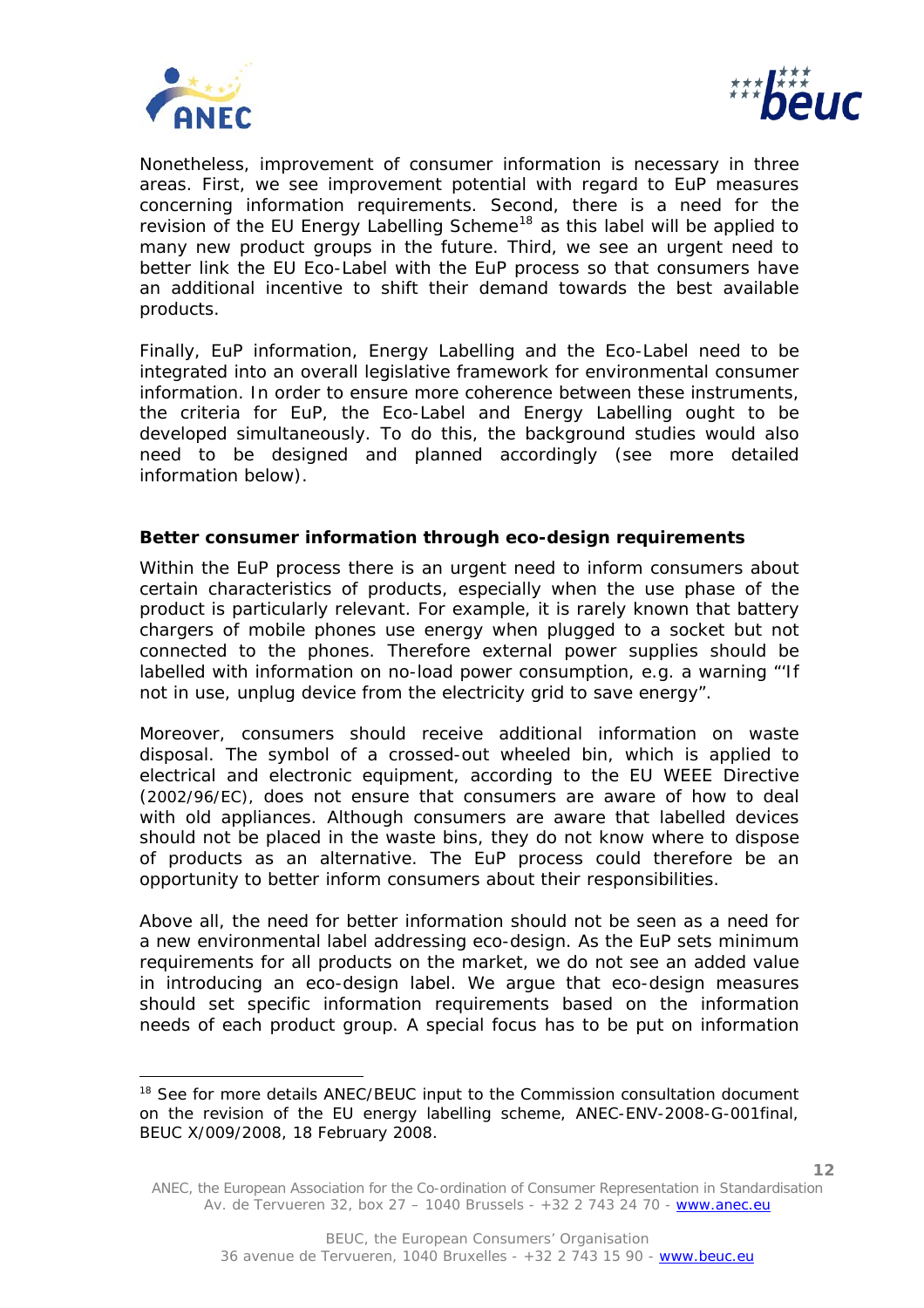



gaps in each product group which prevent consumers from making environmentally sustainable choices.

## *EuP and the EU Energy Label*

Mandatory information on energy consumption will be applied to many products which are in the scope of the EuP implementation process, such as TVs. We strongly support the extension of the existing EU Energy Labelling scheme to these products. However, it has to be ensured that the Energy Label will remain a meaningful piece of information for consumers.

The EU Energy Labelling scheme (with its well-known A-G scale) is currently trapped in its own success as too many products are crowding at the top end of the scale (Class A). Therefore the existing scheme needs to be revised so that it will allow for dynamic changes in the future. The simple message of the existing A-G labelling scheme has shown to be of great value for consumers when buying energy-using products, and must therefore be retained.

Finally, the EU Energy Label is a useful tool for informing consumers about energy consumption. It should therefore also be applied to products which do not consume energy but have an impact on energy efficiency, e.g. windows.

## *EuP and the Eco-Label*

ł

Better coherence between the EU Eco-label and EuP is needed. As EuP only sets minimum requirements, consumers need additional, meaningful information on products which not only fulfil the minimum requirements, but are, in fact, the best on the market. Eco-Label criteria should therefore be established or revised for all consumer-relevant product groups which are also subject to eco-design measures. This will allow the EU to support front-runner products entering the market. We therefore welcome and support the idea to analyse<sup>[19](#page-12-0)</sup> how synergies between the development of eco-design and Eco-label criteria can be used.

However, an approach which bases the development of Eco-label criteria on the EuP preparatory studies could create loopholes. As the eco-design process currently mainly focuses on energy efficiency, these findings of the preparatory studies are far from sufficient for the development of Eco-Label criteria. The Eco-Label follows a real life-cycle approach and takes into

<span id="page-12-0"></span><sup>&</sup>lt;sup>19</sup> DG Environment contracted a study which will analyse options how to link the ongoing work on the Eco-design of Energy-Using Products with development of EU Eco-label criteria. The study started at the beginning of 2008 and the Eco-Label Board will discuss preliminary findings in October 2008. [\(http://ec.europa.eu/environment/ecolabel/meeting/meetingstocome\\_en.htm\)](http://ec.europa.eu/environment/ecolabel/meeting/meetingstocome_en.htm)

ANEC, the European Association for the Co-ordination of Consumer Representation in Standardisation Av. de Tervueren 32, box 27 – 1040 Brussels - +32 2 743 24 70 - www.anec.eu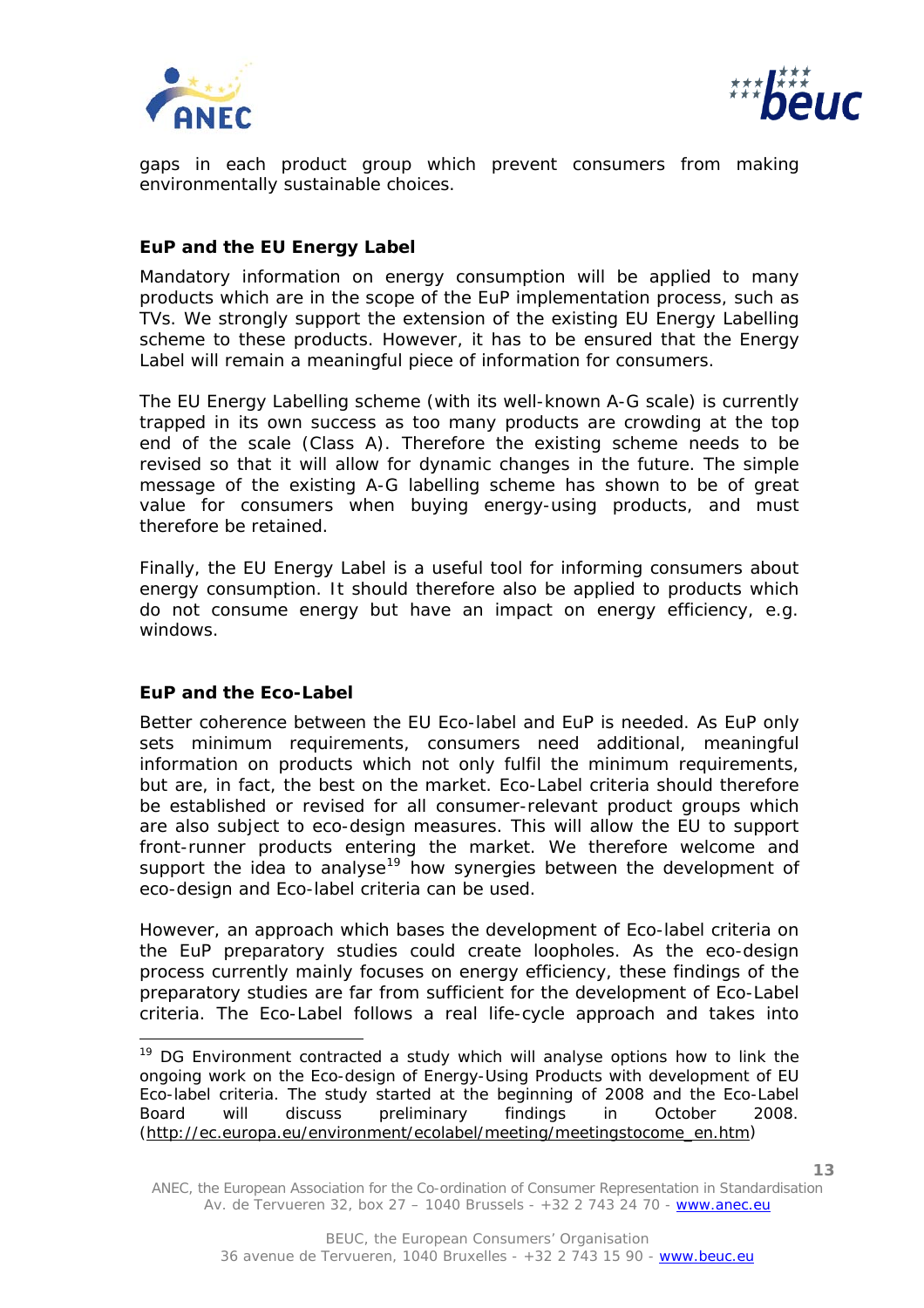



account other environmentally relevant criteria such as toxicity, use of dangerous chemicals, and resource efficiency. Moreover, the Eco-label addresses production processes and related adverse effects on the environment such as the release of substances into air and water. An approach to look for synergies between the EuP process and the Eco-label should therefore fully take into account the needs of the Eco-label.

# *Restricting the use of Environmental Product Declarations*

Consumer organisations are sceptical about the value of manufacturers' self-declarations, also known as Environmental Product Declarations (EPDs) or Type III Declarations. These EPDs are typically industry-driven, and lack balanced stakeholder participation when establishing the specific environmental criteria. Further, our main concerns regarding the content of EPDs relate to the comprehensibility and comparability of the information, and the reliability and completeness of the data given<sup>[20](#page-13-0)</sup>. Typically data are presented without benchmarks or scales (as in case of the EU Energy Labelling scheme) which would allow a consumer to identify an environmentally preferable product. Furthermore, EPDs rely on Life Cycle Assessments (LCA), which typically do not cover so-called additional environmental information (e.g. human and environmental toxicity, biodiversity, waste management options, or indoor air quality).

Due to the above, we do not support the use of the current form of EPDs in the EuP process as a means of providing information to consumers.

## **3. Reliable implementation of eco-design requirements**

One core consumer requirement in the eco-design process is a reliable implementation of all eco-design requirements. Also, we believe it may be useful for the eco-design requirements of a product to be verified through independent third party testing.

A reliable implementation of eco-design requirements will also depend on strong market surveillance capacities. Moreover, we need ambitious harmonised market surveillance rules for Member States to ensure that irresponsible producers or importers cannot enter the single market through the weakest entry points.

<span id="page-13-0"></span> $20$  See for instance, "Joint ANEC/ECOS comments on the ISO 14000 series review", ANEC-ENV-2007-G-030final, October 2007.

ANEC, the European Association for the Co-ordination of Consumer Representation in Standardisation Av. de Tervueren 32, box 27 – 1040 Brussels - +32 2 743 24 70 - www.anec.eu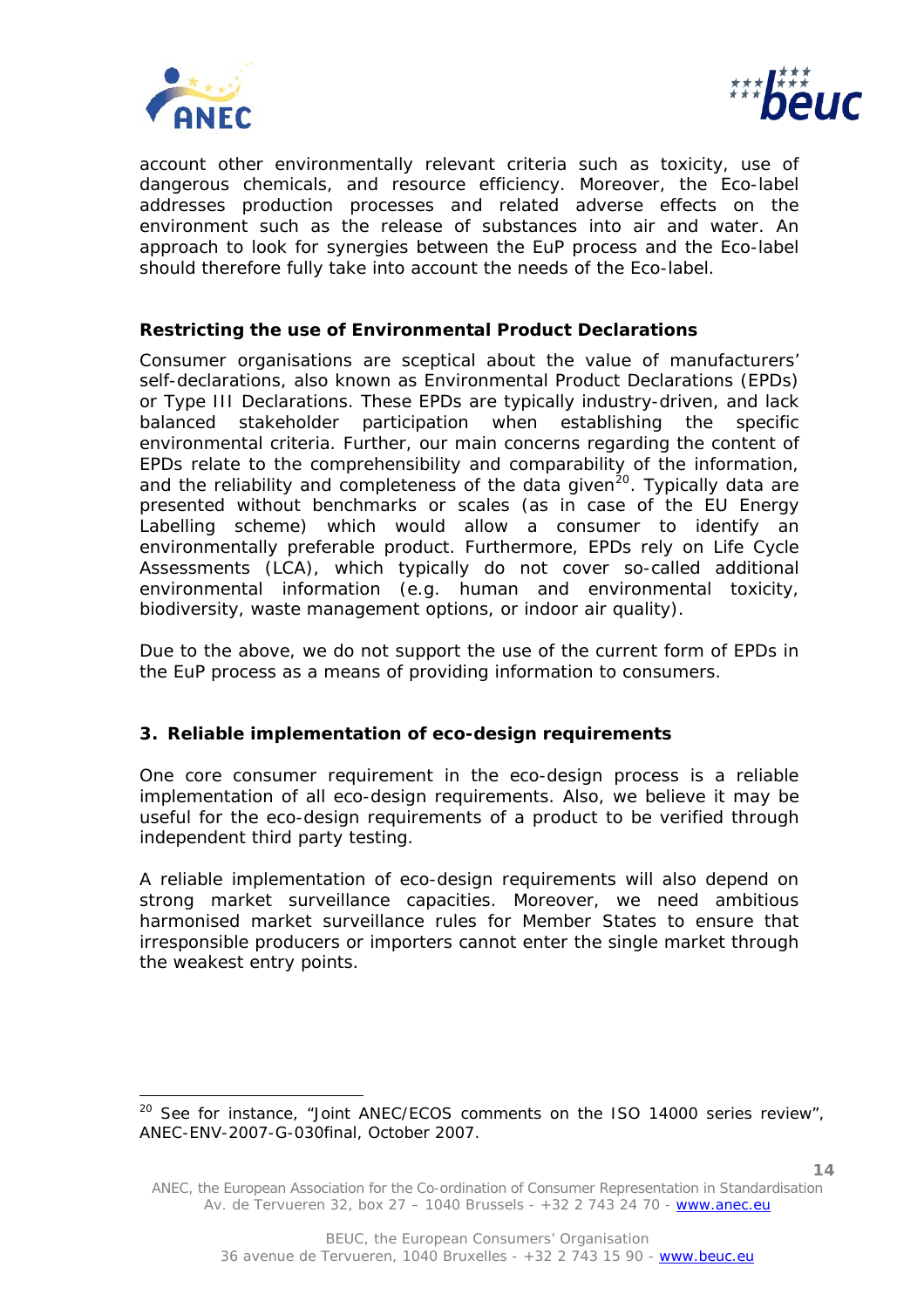



## **4. How should consumer interests be ensured in the decision-making process?**

## **4.1 Need for legally binding implementing measures**

Consumer organisations have traditionally expressed strong reservations against self-regulation as these measures often lack transparency, ambition, legitimacy and efficacy<sup>[21](#page-14-0)</sup>. There is an urgent need to reduce energy consumption on a large scale without any delay. We are therefore concerned that the EuP Directive foresees the use of Voluntary Environmental Agreements (VEAs) as an alternative to traditional regulation. The EuP Directive (Annex VIII) enumerates criteria to be fulfilled by the VEAs, including openness of participation, quantified and staged objectives, involvement of civil society, monitoring and reporting. Although these criteria are a step forward, they are neither sufficiently clear or detailed nor stringent enough. The possible use of VEAs in the implementation of eco-design requirements could indeed undermine the intended positive effects of the Directive. We therefore strongly favour legislative instruments in the form of Regulations, which would take immediate effect in all Member States. Hence, the option of allowing VEAs should be eliminated in a future revision of the Directive.

# **4.2 Continuous improvement process**

We welcome that proposals for EuP implementing measures foresee a revision of the measures no later than five years after entry into force. Due to steadily increasing energy costs the overall assessment of least life cycle costs may change. This means that stricter requirements for eco-design than currently foreseen (e.g. on standby and off-mode losses) can become cost-effective for consumers in the near future as energy prices are on the rise. A regular revision of the eco-design measures, taking into account any technical progress, must therefore be ensured in order to achieve the highest energy savings at the least life cycle costs for consumers.

Moreover we recommend that a future revision of the Eco-Design Directive changes the current EuP criteria according to which 200.000 units of a given product category must be sold annually in the internal market in order for that product to be subject to eco-design measures. We believe this threshold should be reduced.

<span id="page-14-0"></span><sup>&</sup>lt;sup>21</sup> See also ANEC/BEUC position on voluntary environmental agreements, ANEC-ENV-2006-G-048, BEUC/X/060/2006, 26 October 2006.

ANEC, the European Association for the Co-ordination of Consumer Representation in Standardisation Av. de Tervueren 32, box 27 – 1040 Brussels - +32 2 743 24 70 - www.anec.eu